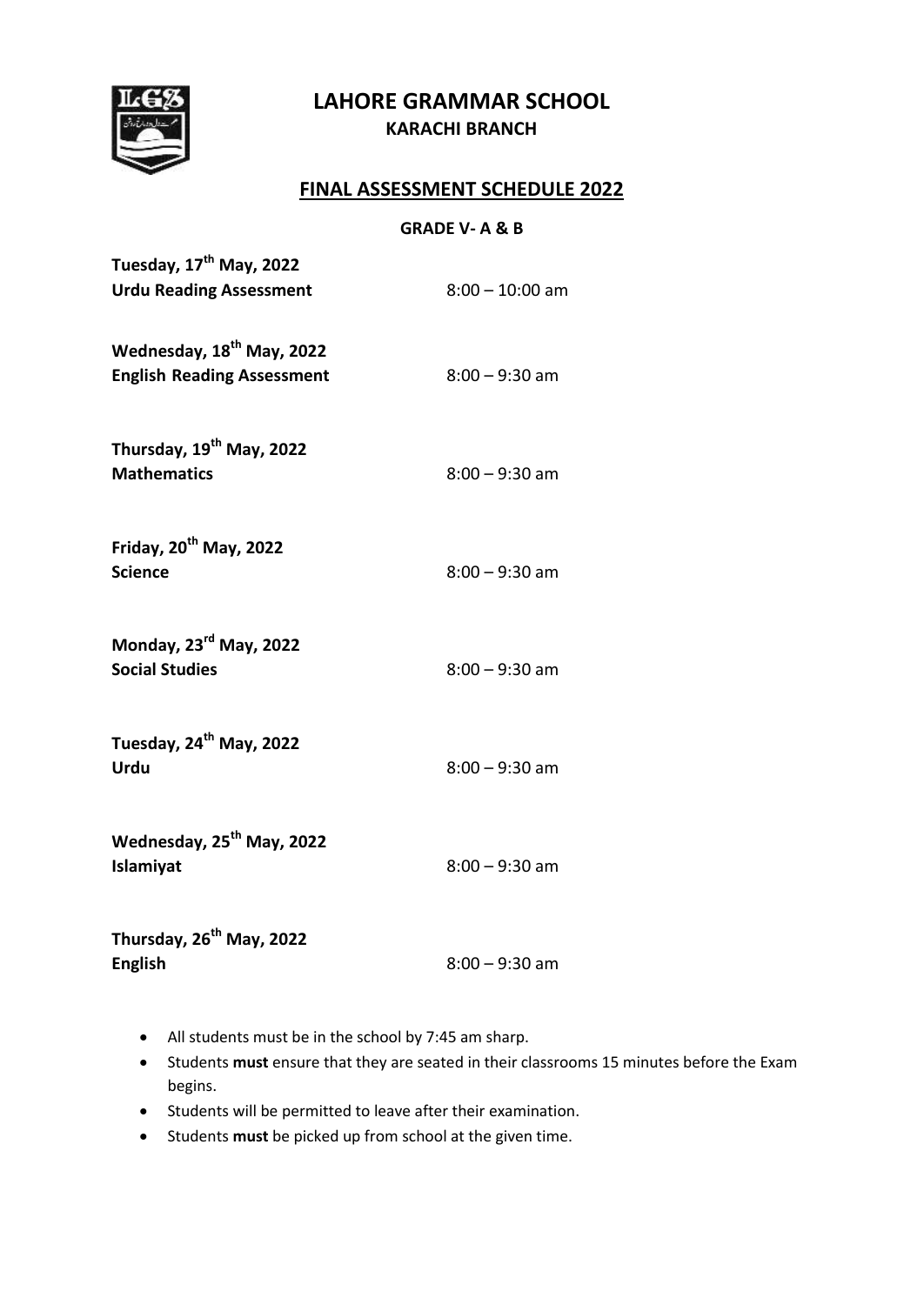

# **LAHORE GRAMMAR SCHOOL KARACHI BRANCH**

# **Final Assessment Topics 2022**

# **Grade V**

## **English**

#### **Literature**

The Adventures of Huckleberry Finn by Tom Sawyer

Chapter 9: Huck and Mary Jane

Chapter 10: Tom and Sid

Chapter 11: Prisoner Jim

#### **Language:**

Grammar and Punctuation (book 4)

Unit 14:Brackets and Hyphens

Unit 16:Apostrophes

Unit19:Nouns (gender)

Unseen Comprehension

Creative Writing

### **Mathematics:**

- Shapes: 2D and 3D
- Regular and Irregular Polygons
- Compass Directions
- Types of Angles
- Measuring Angles
- Calculating Angles
- Angles on A Straight Line
- Angles At a Point
- Properties of a Triangle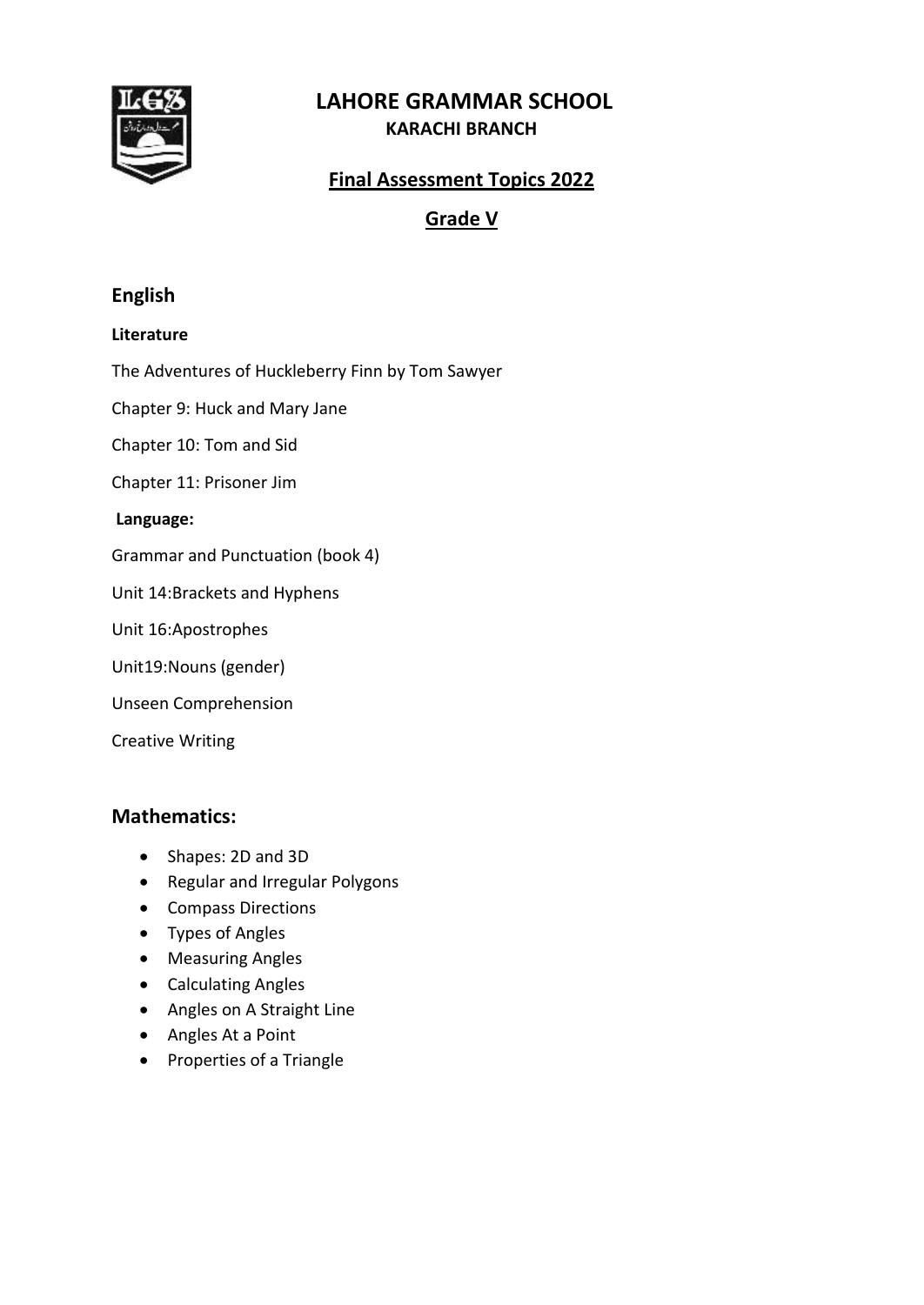# **Science:**

Chapter 5: Lights and Shadows

- How does light help us see things?
- How Does Light Travel?
- What Happens To Light When It Is Reflected?
- How Are Shadows Formed?
- Why Can We see Through Some Objects but Not Others?
- How Do We See Through Some Objects but Not Others?
- How Do We Measure The Intensity of Light?

### Chapter4: Electricity

- What is Electricity?
- What is in an electric circuit?
- What happens when parts of a circuit are changed?
- What are conductors and insulators of electricity?
- How can we use electricity safely?

Our Food and Health

Micro organisms

Helpful Microbes

### **Social Studies:**

### **History:**

- Egypt and Nile
- Pyramids and Mummies
- Everyday Life in Ancient Egypt

## **Geography:**

- Holding Back The Sea
- Threats to Coasts
- Growth of Cities

## **Islamiyat:**

Islamic Studies

- •Modesty and Diffidence
- •Etiquette for Gathering
- •Prophet Hazrat Sulaiman(AS)
- •Surah Maun

#### Unseen comprehension